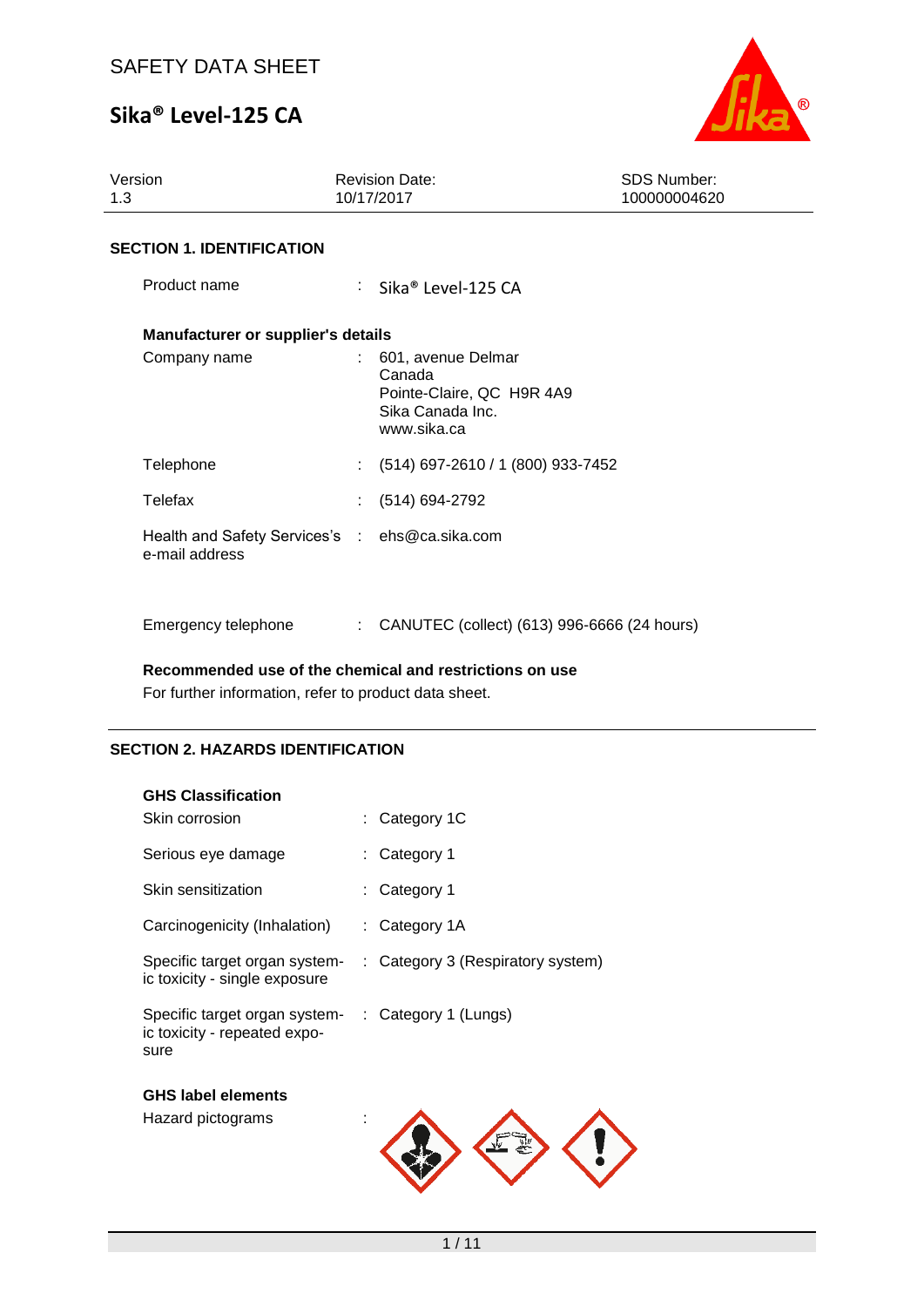

| Version<br>1.3                  | <b>Revision Date:</b><br>10/17/2017                                                                                                                                                                                                                                           | SDS Number:<br>100000004620                                                                                                                                                                                                                                                                                                                                                                                                                                                                                                                                                                                                                                                                                                                                                                                                                                                                                                                                                                                                                                                                                                                                                                                                                                                                                                   |
|---------------------------------|-------------------------------------------------------------------------------------------------------------------------------------------------------------------------------------------------------------------------------------------------------------------------------|-------------------------------------------------------------------------------------------------------------------------------------------------------------------------------------------------------------------------------------------------------------------------------------------------------------------------------------------------------------------------------------------------------------------------------------------------------------------------------------------------------------------------------------------------------------------------------------------------------------------------------------------------------------------------------------------------------------------------------------------------------------------------------------------------------------------------------------------------------------------------------------------------------------------------------------------------------------------------------------------------------------------------------------------------------------------------------------------------------------------------------------------------------------------------------------------------------------------------------------------------------------------------------------------------------------------------------|
| Signal Word                     | Danger                                                                                                                                                                                                                                                                        |                                                                                                                                                                                                                                                                                                                                                                                                                                                                                                                                                                                                                                                                                                                                                                                                                                                                                                                                                                                                                                                                                                                                                                                                                                                                                                                               |
| <b>Hazard Statements</b>        | repeated exposure.                                                                                                                                                                                                                                                            | : H314 Causes severe skin burns and eye damage.<br>H317 May cause an allergic skin reaction.<br>H335 May cause respiratory irritation.<br>H350i May cause cancer by inhalation.<br>H372 Causes damage to organs (Lungs) through prolonged or                                                                                                                                                                                                                                                                                                                                                                                                                                                                                                                                                                                                                                                                                                                                                                                                                                                                                                                                                                                                                                                                                  |
| <b>Precautionary Statements</b> | : Prevention:<br>and understood.<br>the workplace.<br>face protection.<br><b>Response:</b><br>induce vomiting.<br>CENTER/doctor.<br>CENTER/doctor.<br>attention.<br>attention.<br>reuse.<br>Storage:<br>tightly closed.<br>P405 Store locked up.<br>Disposal:<br>posal plant. | P201 Obtain special instructions before use.<br>P202 Do not handle until all safety precautions have been read<br>P260 Do not breathe dust/ fume/ gas/ mist/ vapors/ spray.<br>P264 Wash skin thoroughly after handling.<br>P270 Do not eat, drink or smoke when using this product.<br>P271 Use only outdoors or in a well-ventilated area.<br>P272 Contaminated work clothing must not be allowed out of<br>P280 Wear protective gloves/ protective clothing/ eye protection/<br>P301 + P330 + P331 IF SWALLOWED: Rinse mouth. Do NOT<br>P303 + P361 + P353 IF ON SKIN (or hair): Take off immediately<br>all contaminated clothing. Rinse skin with water.<br>P304 + P340 + P310 IF INHALED: Remove person to fresh air<br>and keep comfortable for breathing. Immediately call a POISON<br>P305 + P351 + P338 + P310 IF IN EYES: Rinse cautiously with<br>water for several minutes. Remove contact lenses, if present<br>and easy to do. Continue rinsing. Immediately call a POISON<br>P308 + P313 IF exposed or concerned: Get medical advice/<br>P333 + P313 If skin irritation or rash occurs: Get medical advice/<br>P362 + P364 Take off contaminated clothing and wash it before<br>P403 + P233 Store in a well-ventilated place. Keep container<br>P501 Dispose of contents/ container to an approved waste dis- |
|                                 |                                                                                                                                                                                                                                                                               |                                                                                                                                                                                                                                                                                                                                                                                                                                                                                                                                                                                                                                                                                                                                                                                                                                                                                                                                                                                                                                                                                                                                                                                                                                                                                                                               |

## **Other hazards**

None known.

## **Supplemental information**

If product is in liquid or paste form, physical or health hazards listed related to dust are not considered significant. However, product may contain substances that could be potential hazards if caused to become airborne due to grinding, sanding or other abrasive processes.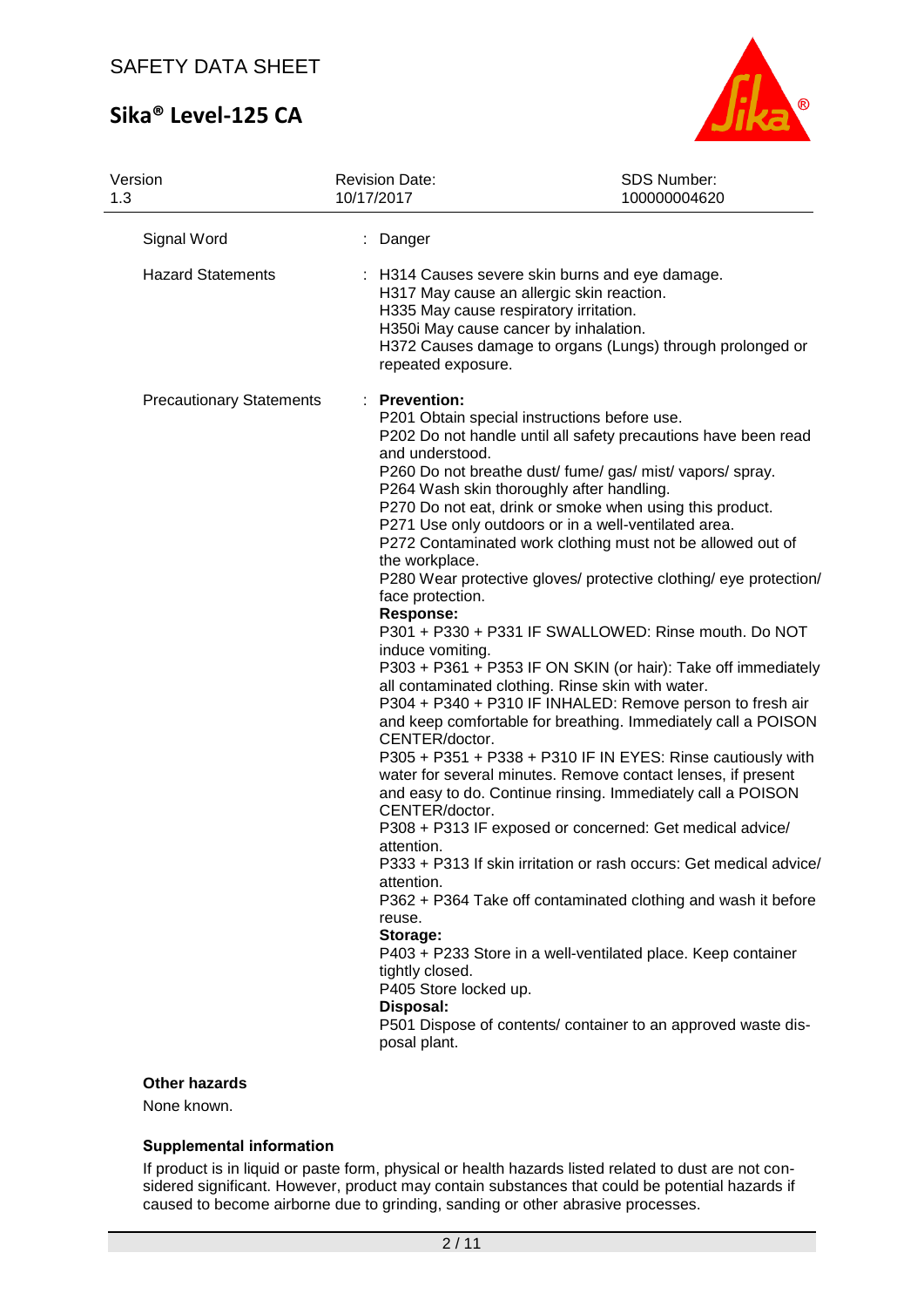

| Version | <b>Revision Date:</b> | <b>SDS Number:</b> |
|---------|-----------------------|--------------------|
| 1.3     | 10/17/2017            | 100000004620       |

### **SECTION 3. COMPOSITION/INFORMATION ON INGREDIENTS**

### **Hazardous ingredients**

| Chemical name      | l CAS-No.  | Concentration (% w/w) |  |
|--------------------|------------|-----------------------|--|
| Quartz (SiO2)      | 14808-60-7 | $>= 10 - 20$          |  |
| Portland cement    | 65997-15-1 | $>= 5 - 10$           |  |
| Quartz (SiO2) <5µm | 14808-60-7 | $>= 2 - 5$            |  |

#### **SECTION 4. FIRST AID MEASURES**

| General advice                                                    |    | Move out of dangerous area.<br>Consult a physician.<br>Show this material safety data sheet to the doctor in attend-<br>ance.                                                                                                                                                                                                                                                                |
|-------------------------------------------------------------------|----|----------------------------------------------------------------------------------------------------------------------------------------------------------------------------------------------------------------------------------------------------------------------------------------------------------------------------------------------------------------------------------------------|
| If inhaled                                                        |    | : Move to fresh air.<br>Consult a physician after significant exposure.                                                                                                                                                                                                                                                                                                                      |
| In case of skin contact                                           |    | : Take off contaminated clothing and shoes immediately.<br>Wash off with soap and plenty of water.<br>Immediate medical treatment is necessary as untreated<br>wounds from corrosion of the skin heal slowly and with difficul-<br>ty.                                                                                                                                                       |
| In case of eye contact                                            | ÷. | Small amounts splashed into eyes can cause irreversible tis-<br>sue damage and blindness.<br>In the case of contact with eyes, rinse immediately with plenty<br>of water and seek medical advice.<br>Continue rinsing eyes during transport to hospital.<br>Remove contact lenses.<br>Keep eye wide open while rinsing.                                                                      |
| If swallowed                                                      |    | : Clean mouth with water and drink afterwards plenty of water.<br>Do not induce vomiting without medical advice.<br>Do not give milk or alcoholic beverages.<br>Never give anything by mouth to an unconscious person.<br>Take victim immediately to hospital.                                                                                                                               |
| Most important symptoms<br>and effects, both acute and<br>delayed |    | : Health injuries may be delayed.<br>corrosive effects<br>irritant effects<br>sensitizing effects<br>carcinogenic effects<br>Cough<br>Respiratory disorder<br>Allergic reactions<br>Dermatitis<br>See Section 11 for more detailed information on health effects<br>and symptoms.<br>May cause an allergic skin reaction.<br>Causes serious eye damage.<br>May cause respiratory irritation. |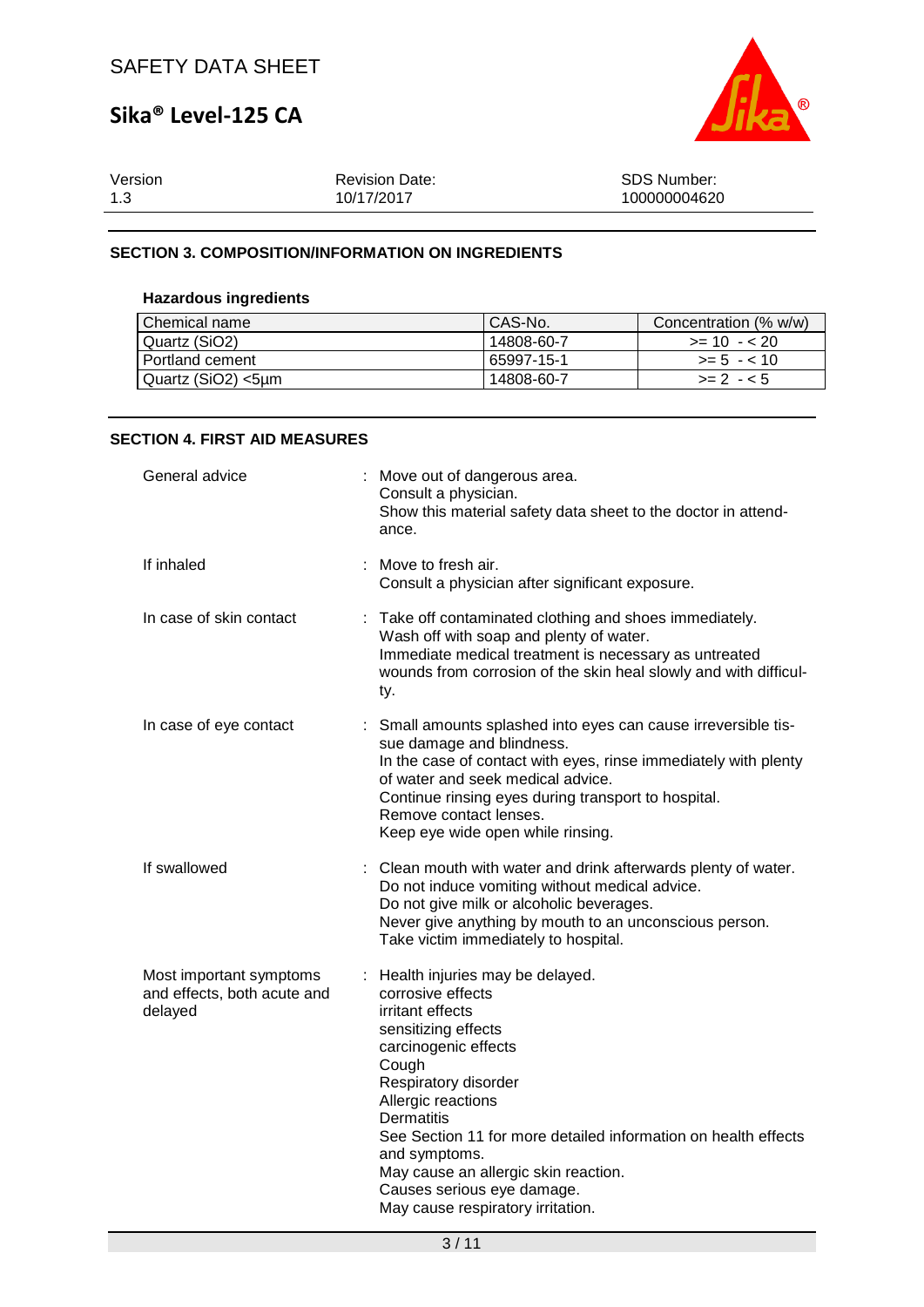

| Version<br>1.3                                    | <b>Revision Date:</b><br>10/17/2017 | <b>SDS Number:</b><br>100000004620                                                                                                                                                                                              |
|---------------------------------------------------|-------------------------------------|---------------------------------------------------------------------------------------------------------------------------------------------------------------------------------------------------------------------------------|
|                                                   | exposure.                           | May cause cancer by inhalation.<br>Causes damage to organs through prolonged or repeated<br>Causes severe burns.                                                                                                                |
| Notes to physician                                |                                     | : Treat symptomatically.                                                                                                                                                                                                        |
| <b>SECTION 5. FIRE-FIGHTING MEASURES</b>          |                                     |                                                                                                                                                                                                                                 |
| Suitable extinguishing media                      |                                     | : Use extinguishing measures that are appropriate to local cir-<br>cumstances and the surrounding environment.                                                                                                                  |
| Further information                               |                                     | : Collect contaminated fire extinguishing water separately. This<br>must not be discharged into drains.<br>Fire residues and contaminated fire extinguishing water must<br>be disposed of in accordance with local regulations. |
| Special protective equipment<br>for fire-fighters |                                     | : In the event of fire, wear self-contained breathing apparatus.                                                                                                                                                                |

## **SECTION 6. ACCIDENTAL RELEASE MEASURES**

| Personal precautions, protec-<br>tive equipment and emer-<br>gency procedures | : Use personal protective equipment.<br>Avoid breathing dust.<br>Deny access to unprotected persons.                                                                                                                                            |
|-------------------------------------------------------------------------------|-------------------------------------------------------------------------------------------------------------------------------------------------------------------------------------------------------------------------------------------------|
| Environmental precautions                                                     | : Do not flush into surface water or sanitary sewer system.<br>If the product contaminates rivers and lakes or drains inform<br>respective authorities.<br>Local authorities should be advised if significant spillages<br>cannot be contained. |
| Methods and materials for<br>containment and cleaning up                      | : Pick up and arrange disposal without creating dust.<br>Keep in suitable, closed containers for disposal.                                                                                                                                      |

## **SECTION 7. HANDLING AND STORAGE**

| Advice on protection against<br>fire and explosion | : Avoid dust formation. Provide appropriate exhaust ventilation<br>at places where dust is formed.                                                                                                                                                                                                                                                                                                                                                                                                                  |
|----------------------------------------------------|---------------------------------------------------------------------------------------------------------------------------------------------------------------------------------------------------------------------------------------------------------------------------------------------------------------------------------------------------------------------------------------------------------------------------------------------------------------------------------------------------------------------|
| Advice on safe handling                            | : Avoid formation of respirable particles.<br>Avoid exceeding the given occupational exposure limits (see<br>section 8).<br>Do not get in eyes, on skin, or on clothing.<br>For personal protection see section 8.<br>Persons with a history of skin sensitization problems or asth-<br>ma, allergies, chronic or recurrent respiratory disease should<br>not be employed in any process in which this mixture is being<br>used.<br>Smoking, eating and drinking should be prohibited in the ap-<br>plication area. |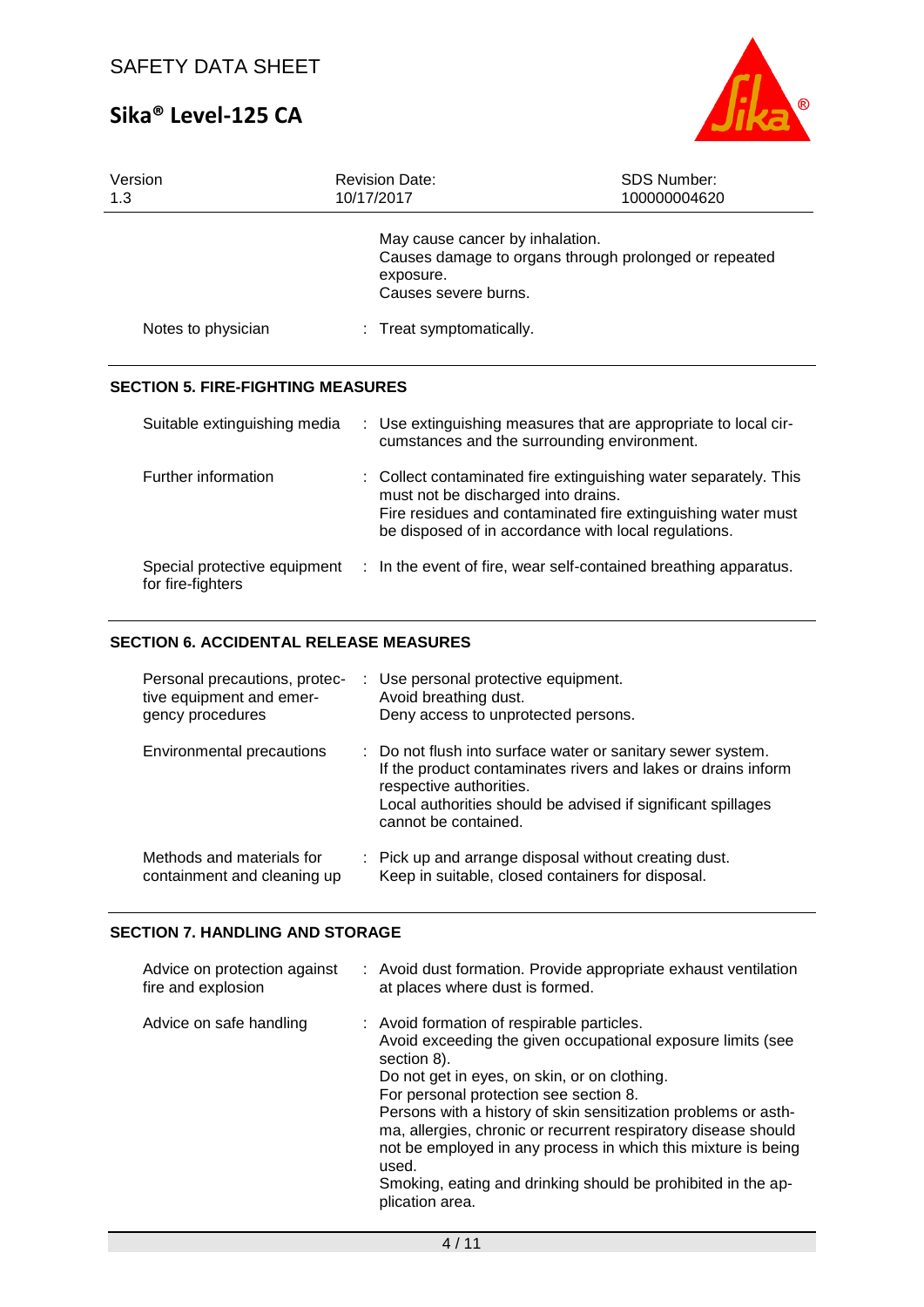

| Version                     | <b>Revision Date:</b>                                                                                                                                                                                                                                   | <b>SDS Number:</b> |
|-----------------------------|---------------------------------------------------------------------------------------------------------------------------------------------------------------------------------------------------------------------------------------------------------|--------------------|
| 1.3                         | 10/17/2017                                                                                                                                                                                                                                              | 100000004620       |
| Conditions for safe storage | Follow standard hygiene measures when handling chemical<br>products.<br>: Prevent unauthorized access.<br>Store in original container.<br>Keep in a well-ventilated place.<br>Observe label precautions.<br>Store in accordance with local regulations. |                    |

## **SECTION 8. EXPOSURE CONTROLS/PERSONAL PROTECTION**

| Ingredients     | CAS-No.    | Value type        | Control parame-    | <b>Basis</b>     |
|-----------------|------------|-------------------|--------------------|------------------|
|                 |            | (Form of          | ters / Permissible |                  |
|                 |            | exposure)         | concentration      |                  |
| Limestone       | 1317-65-3  | <b>TWA</b>        | 10 mg/m3           | <b>CA AB OEL</b> |
|                 |            | <b>STEL</b>       | 20 mg/m3           | CA BC OEL        |
|                 |            | TWAEV (to-        | 10 mg/m3           | CA QC OEL        |
|                 |            | tal dust)         |                    |                  |
|                 |            | <b>TWA (Total</b> | $10$ mg/m $3$      | CA BC OEL        |
|                 |            | dust)             |                    |                  |
|                 |            | TWA (respir-      | $3$ mg/m $3$       | CA BC OEL        |
|                 |            | able dust         |                    |                  |
|                 |            | fraction)         |                    |                  |
| Quartz (SiO2)   | 14808-60-7 | TWA (Res-         | $0.1$ mg/m $3$     | <b>CA ON OEL</b> |
|                 |            | pirable frac-     |                    |                  |
|                 |            | tion)             |                    |                  |
|                 |            | TWA (Res-         | $0.025$ mg/m3      | CA AB OEL        |
|                 |            | pirable par-      |                    |                  |
|                 |            | ticulates)        |                    |                  |
|                 |            | <b>TWAEV</b>      | $0.1$ mg/m $3$     | CA QC OEL        |
|                 |            | (respirable       |                    |                  |
|                 |            | dust)             |                    |                  |
|                 |            | TWA (Res-         | $0.025$ mg/m3      | CA BC OEL        |
|                 |            | pirable)          | (Silica)           |                  |
|                 |            | TWA (Res-         | $0.025$ mg/m3      | <b>ACGIH</b>     |
|                 |            | pirable frac-     | (Silica)           |                  |
|                 |            | tion)             |                    |                  |
| Portland cement | 65997-15-1 | <b>TWA</b>        | 10 mg/m3           | <b>CA AB OEL</b> |
|                 |            | <b>TWAEV</b>      | $5$ mg/m $3$       | CA QC OEL        |
|                 |            | (respirable       |                    |                  |
|                 |            | dust)             |                    |                  |
|                 |            | TWAEV (to-        | 10 mg/m3           | CA QC OEL        |
|                 |            | tal dust)         |                    |                  |
|                 |            | TWA (Res-         | $1$ mg/m $3$       | CA BC OEL        |
|                 |            | pirable)          |                    |                  |
|                 |            | TWA (Res-         | 1 $mg/m3$          | <b>ACGIH</b>     |
|                 |            | pirable frac-     |                    |                  |
|                 |            | tion)             |                    |                  |
| calcium sulfate | 7778-18-9  | TWA (Inhal-       | 10 mg/m3           | <b>CA BC OEL</b> |
|                 |            | able)             |                    |                  |
|                 |            | <b>TWAEV</b>      | 5 mg/m3            | CA QC OEL        |

## **Ingredients with workplace control parameters**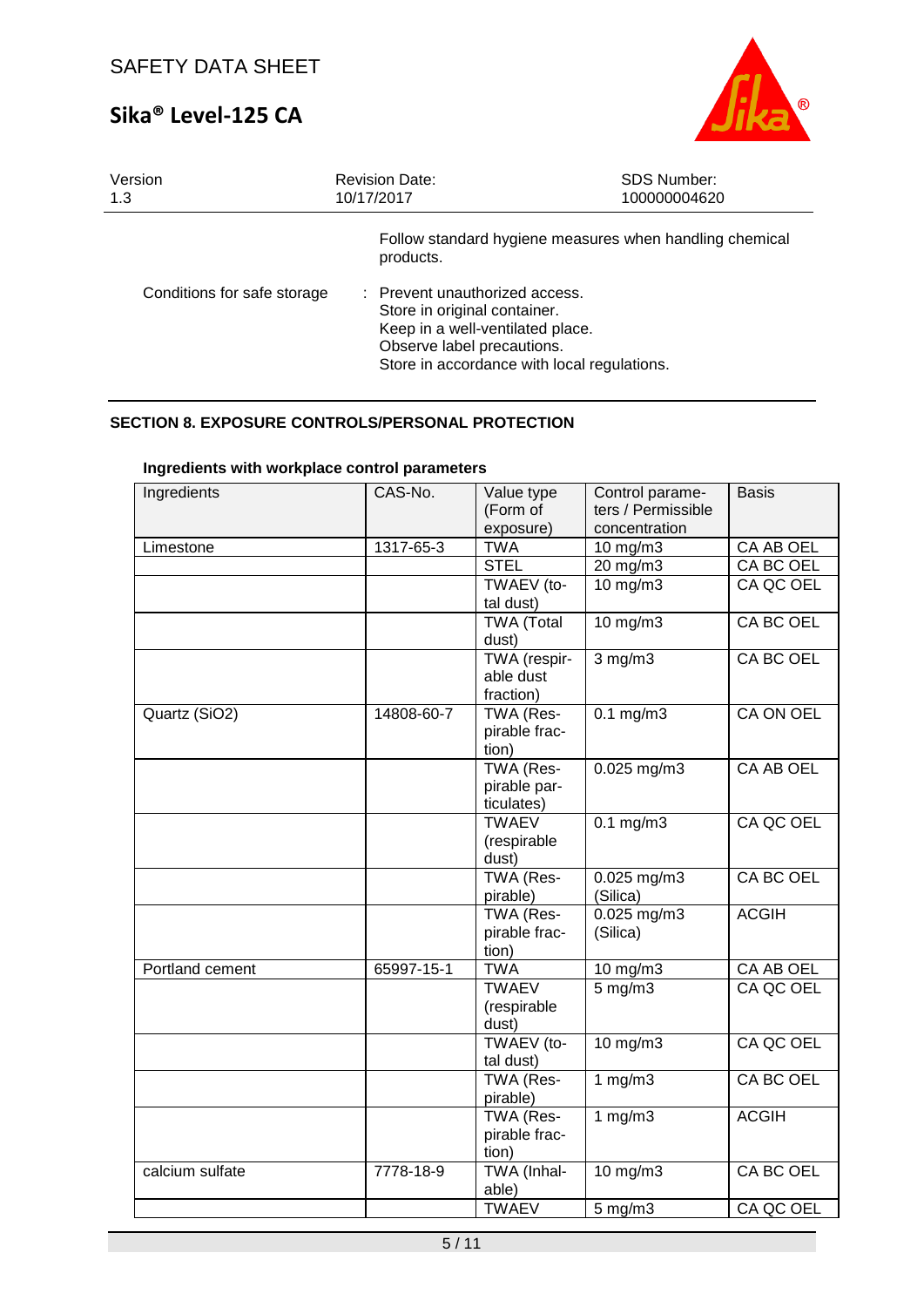

SDS Number:

## **Sika® Level-125 CA**

Version 1.3

Revision Date: 10/17/2017

| 3                             | 10/17/2017                                                                                                                                                                                                                                                                                                                                          |                                         | 100000004620            |                  |
|-------------------------------|-----------------------------------------------------------------------------------------------------------------------------------------------------------------------------------------------------------------------------------------------------------------------------------------------------------------------------------------------------|-----------------------------------------|-------------------------|------------------|
|                               |                                                                                                                                                                                                                                                                                                                                                     | (respirable<br>dust)                    |                         |                  |
|                               |                                                                                                                                                                                                                                                                                                                                                     | TWAEV (to-<br>tal dust)                 | 10 mg/m3                | CA QC OEL        |
|                               |                                                                                                                                                                                                                                                                                                                                                     | <b>TWA</b>                              | 10 mg/m3                | CA AB OEL        |
|                               |                                                                                                                                                                                                                                                                                                                                                     | <b>TWA</b>                              | 10 mg/m3<br>(Calcium)   | CA AB OEL        |
|                               |                                                                                                                                                                                                                                                                                                                                                     | <b>TWA</b>                              | 10 mg/m3<br>(Calcium)   | <b>CA AB OEL</b> |
|                               |                                                                                                                                                                                                                                                                                                                                                     | TWA (Inhal-<br>able fraction)           | 10 mg/m3<br>(Calcium)   | <b>ACGIH</b>     |
|                               |                                                                                                                                                                                                                                                                                                                                                     | TWA (Inhal-<br>able fraction)           | 10 mg/m3<br>(Calcium)   | <b>ACGIH</b>     |
| Quartz (SiO2) <5µm            | 14808-60-7                                                                                                                                                                                                                                                                                                                                          | TWA (Res-<br>pirable frac-<br>tion)     | $0.1$ mg/m $3$          | CA ON OEL        |
|                               |                                                                                                                                                                                                                                                                                                                                                     | TWA (Res-<br>pirable par-<br>ticulates) | $0.025$ mg/m3           | <b>CA AB OEL</b> |
|                               |                                                                                                                                                                                                                                                                                                                                                     | <b>TWAEV</b><br>(respirable<br>dust)    | $0.1$ mg/m $3$          | CA QC OEL        |
|                               |                                                                                                                                                                                                                                                                                                                                                     | TWA (Res-<br>pirable)                   | 0.025 mg/m3<br>(Silica) | CA BC OEL        |
|                               |                                                                                                                                                                                                                                                                                                                                                     | TWA (Res-<br>pirable frac-<br>tion)     | 0.025 mg/m3<br>(Silica) | <b>ACGIH</b>     |
| <b>Engineering measures</b>   | Use of adequate ventilation should be sufficient to control<br>worker exposure to airborne contaminants. If the use of this<br>product generates dust, fumes, gas, vapor or mist, use pro-<br>cess enclosures, local exhaust ventilation or other engineer-<br>ing controls to keep worker exposure below any recommend-<br>ed or statutory limits. |                                         |                         |                  |
| Personal protective equipment |                                                                                                                                                                                                                                                                                                                                                     |                                         |                         |                  |
| Respiratory protection        | : Use a properly fitted NIOSH approved air-purifying or air-fed<br>respirator complying with an approved standard if a risk as-<br>sessment indicates this is necessary.                                                                                                                                                                            |                                         |                         |                  |
|                               | The filter class for the respirator must be suitable for the max-<br>imum expected contaminant concentration<br>(gas/vapor/aerosol/particulates) that may arise when han-                                                                                                                                                                           |                                         |                         |                  |

Hand protection

Remarks : Chemical-resistant, impervious gloves complying with an approved standard should be worn at all times when handling chemical products if a risk assessment indicates this is necessary.

dling the product. If this concentration is exceeded, self-

contained breathing apparatus must be used.

Eye protection : Safety eyewear complying with an approved standard should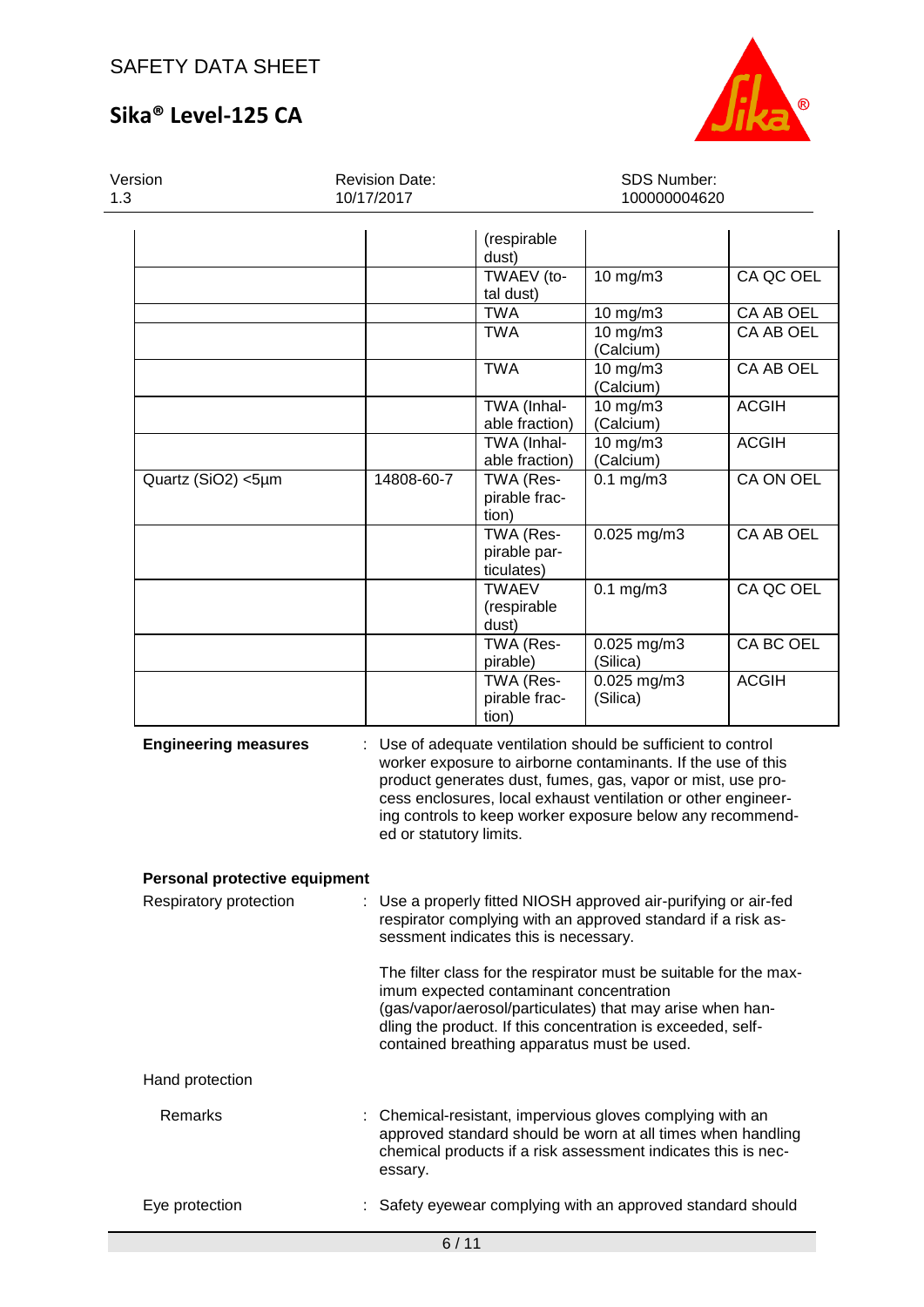

| Version<br>1.3           | <b>Revision Date:</b><br>10/17/2017                                                                                                                        | <b>SDS Number:</b><br>100000004620                                                                                              |  |
|--------------------------|------------------------------------------------------------------------------------------------------------------------------------------------------------|---------------------------------------------------------------------------------------------------------------------------------|--|
|                          |                                                                                                                                                            | be used when a risk assessment indicates this is necessary.                                                                     |  |
| Skin and body protection | cific work-place.                                                                                                                                          | : Choose body protection in relation to its type, to the concen-<br>tration and amount of dangerous substances, and to the spe- |  |
| Hygiene measures         | : Avoid contact with skin, eyes and clothing.<br>the product.<br>before entering eating areas.<br>Wash thoroughly after handling.<br>Avoid breathing dust. | Wash hands before breaks and immediately after handling<br>Remove contaminated clothing and protective equipment                |  |

## **SECTION 9. PHYSICAL AND CHEMICAL PROPERTIES**

| Appearance                                 |                   | powder            |
|--------------------------------------------|-------------------|-------------------|
| Color                                      |                   | gray              |
| Odor                                       |                   | none              |
| <b>Odor Threshold</b>                      |                   | No data available |
| рH                                         |                   | Not applicable    |
| Melting point/range / Freezing<br>point    | No data available |                   |
| Boiling point/boiling range                |                   | No data available |
| Flash point                                |                   | Not applicable    |
| Evaporation rate                           |                   | No data available |
| Flammability (solid, gas)                  | t.                | No data available |
| Upper explosion limit                      | t.                | No data available |
| Lower explosion limit                      |                   | No data available |
| Vapor pressure                             |                   | No data available |
| Relative vapor density                     |                   | No data available |
| Density                                    |                   | Not applicable    |
| Solubility(ies)<br>Water solubility        |                   | No data available |
| Solubility in other solvents               | t.                | No data available |
| Partition coefficient: n-<br>octanol/water |                   | No data available |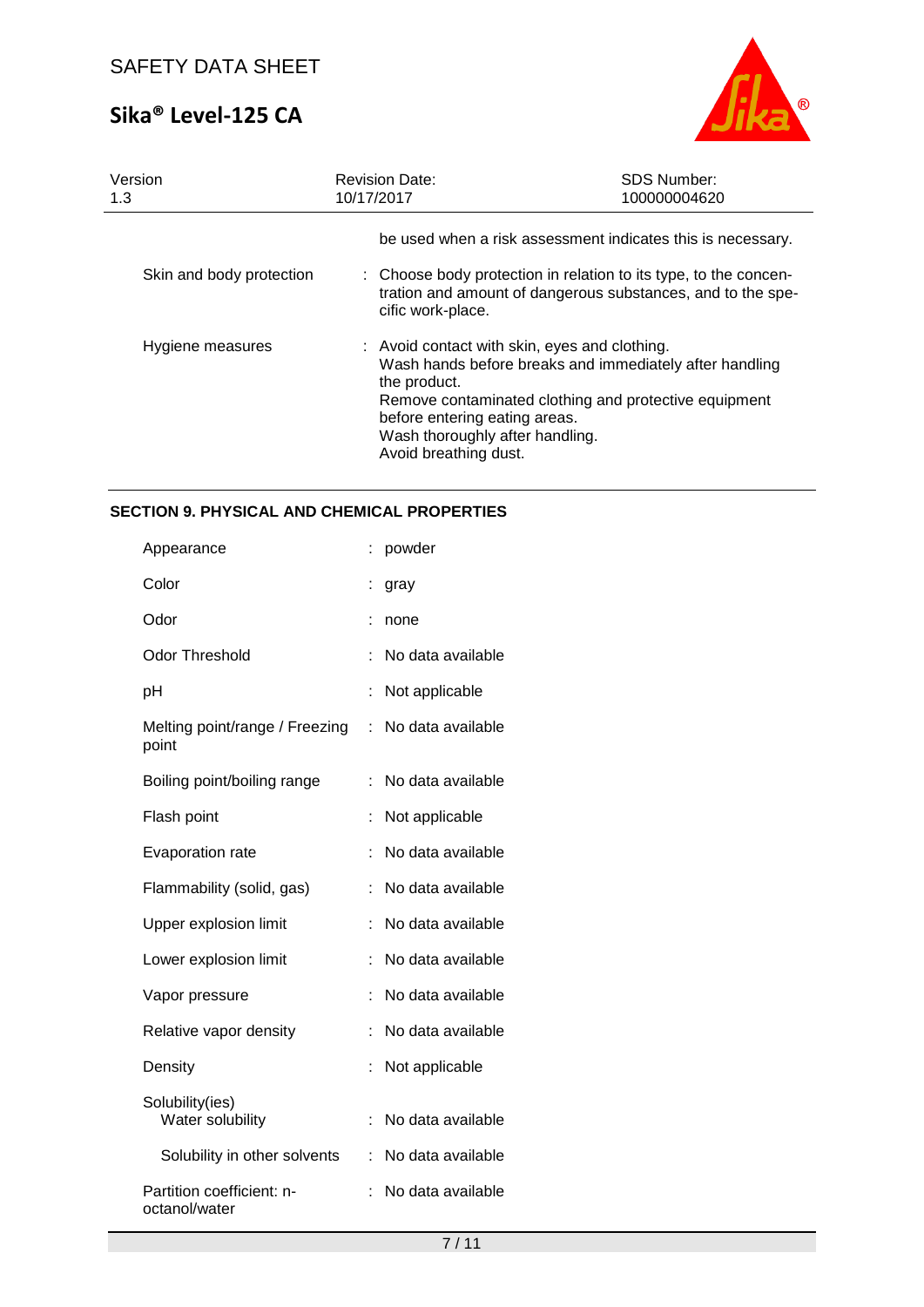

| Version<br>1.3              | <b>Revision Date:</b><br>10/17/2017 | <b>SDS Number:</b><br>100000004620 |
|-----------------------------|-------------------------------------|------------------------------------|
| Autoignition temperature    | $:$ No data available               |                                    |
| Decomposition temperature   | : No data available                 |                                    |
| Viscosity, dynamic          | $:$ No data available               |                                    |
| Viscosity, dynamic          | $:$ No data available               |                                    |
| <b>Explosive properties</b> | $:$ No data available               |                                    |
| Molecular weight            | $:$ No data available               |                                    |
|                             |                                     |                                    |

## **SECTION 10. STABILITY AND REACTIVITY**

| Reactivity                                          |  | : No dangerous reaction known under conditions of normal use. |  |
|-----------------------------------------------------|--|---------------------------------------------------------------|--|
| Chemical stability                                  |  | : The product is chemically stable.                           |  |
| Possibility of hazardous reac-<br>tions             |  | : Stable under recommended storage conditions.                |  |
| Conditions to avoid                                 |  | ∴ No data available.                                          |  |
| Incompatible materials                              |  | $\therefore$ No data available                                |  |
| No decomposition if stored and applied as directed. |  |                                                               |  |

## **SECTION 11. TOXICOLOGICAL INFORMATION**

#### **Acute toxicity**

Not classified based on available information.

### **Skin corrosion/irritation**

Causes severe burns.

#### **Serious eye damage/eye irritation**

Causes serious eye damage.

#### **Respiratory or skin sensitization** Skin sensitization: May cause an allergic skin reaction. Respiratory sensitization: Not classified based on available information.

#### **Germ cell mutagenicity**

Not classified based on available information.

#### **Carcinogenicity**

| May cause cancer by inhalation. |            |  |
|---------------------------------|------------|--|
| Group 1: Carcinogenic to humans |            |  |
| Quartz (SiO2)                   | 14808-60-7 |  |
|                                 |            |  |

| Quartz (SiO2) <5µm | 14808-60-7 |  |
|--------------------|------------|--|
|                    |            |  |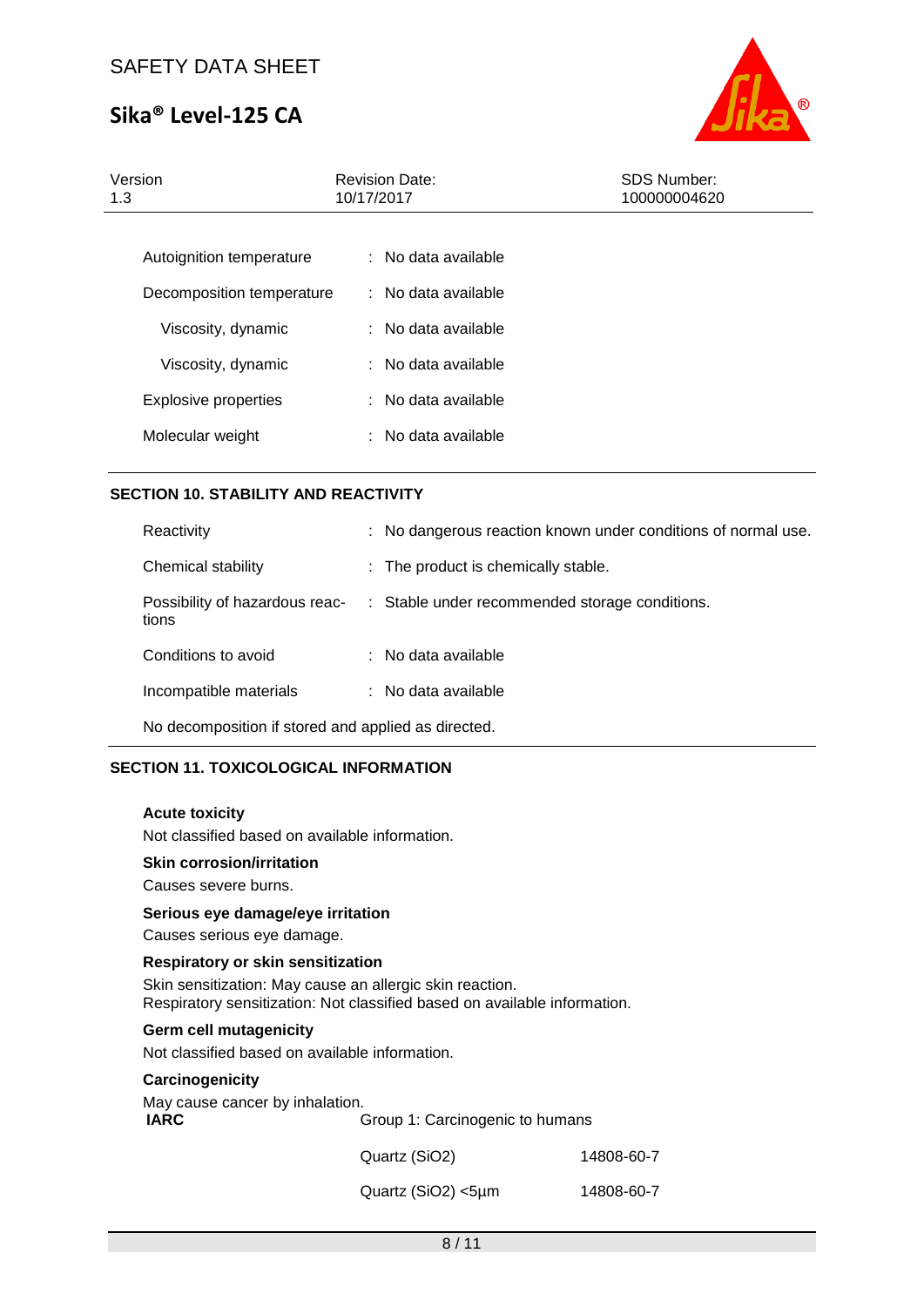

| Version<br>1.3                                        | <b>Revision Date:</b><br>10/17/2017                                                                      | <b>SDS Number:</b><br>100000004620 |  |  |  |  |
|-------------------------------------------------------|----------------------------------------------------------------------------------------------------------|------------------------------------|--|--|--|--|
| <b>NTP</b>                                            | Known to be human carcinogen                                                                             |                                    |  |  |  |  |
|                                                       | Quartz (SiO2)                                                                                            | 14808-60-7                         |  |  |  |  |
|                                                       | Quartz (SiO2) <5µm                                                                                       | 14808-60-7                         |  |  |  |  |
| <b>Reproductive toxicity</b>                          | Not classified based on available information.                                                           |                                    |  |  |  |  |
|                                                       | <b>STOT-single exposure</b><br>May cause respiratory irritation.                                         |                                    |  |  |  |  |
|                                                       | <b>STOT-repeated exposure</b><br>Causes damage to organs (Lungs) through prolonged or repeated exposure. |                                    |  |  |  |  |
|                                                       | <b>Aspiration toxicity</b><br>Not classified based on available information.                             |                                    |  |  |  |  |
|                                                       | <b>SECTION 12. ECOLOGICAL INFORMATION</b>                                                                |                                    |  |  |  |  |
| <b>Ecotoxicity</b><br>No data available               |                                                                                                          |                                    |  |  |  |  |
|                                                       | <b>Persistence and degradability</b><br>No data available                                                |                                    |  |  |  |  |
| <b>Bioaccumulative potential</b><br>No data available |                                                                                                          |                                    |  |  |  |  |
| <b>Mobility in soil</b><br>No data available          |                                                                                                          |                                    |  |  |  |  |

#### **Other adverse effects**

## **Product:**

| Additional ecological infor- | : Do not empty into drains; dispose of this material and its con- |
|------------------------------|-------------------------------------------------------------------|
| mation                       | tainer in a safe way.                                             |

## **SECTION 13. DISPOSAL CONSIDERATIONS**

| <b>Disposal methods</b> |                                                                                                                                                                                                                               |
|-------------------------|-------------------------------------------------------------------------------------------------------------------------------------------------------------------------------------------------------------------------------|
| Waste from residues     | : Disposal of this product, solutions and any by-products should<br>at all times comply with the requirements of environmental<br>protection and waste disposal legislation and any regional<br>local authority requirements. |
| Contaminated packaging  | : Empty containers should be taken to an approved waste han-<br>dling site for recycling or disposal.                                                                                                                         |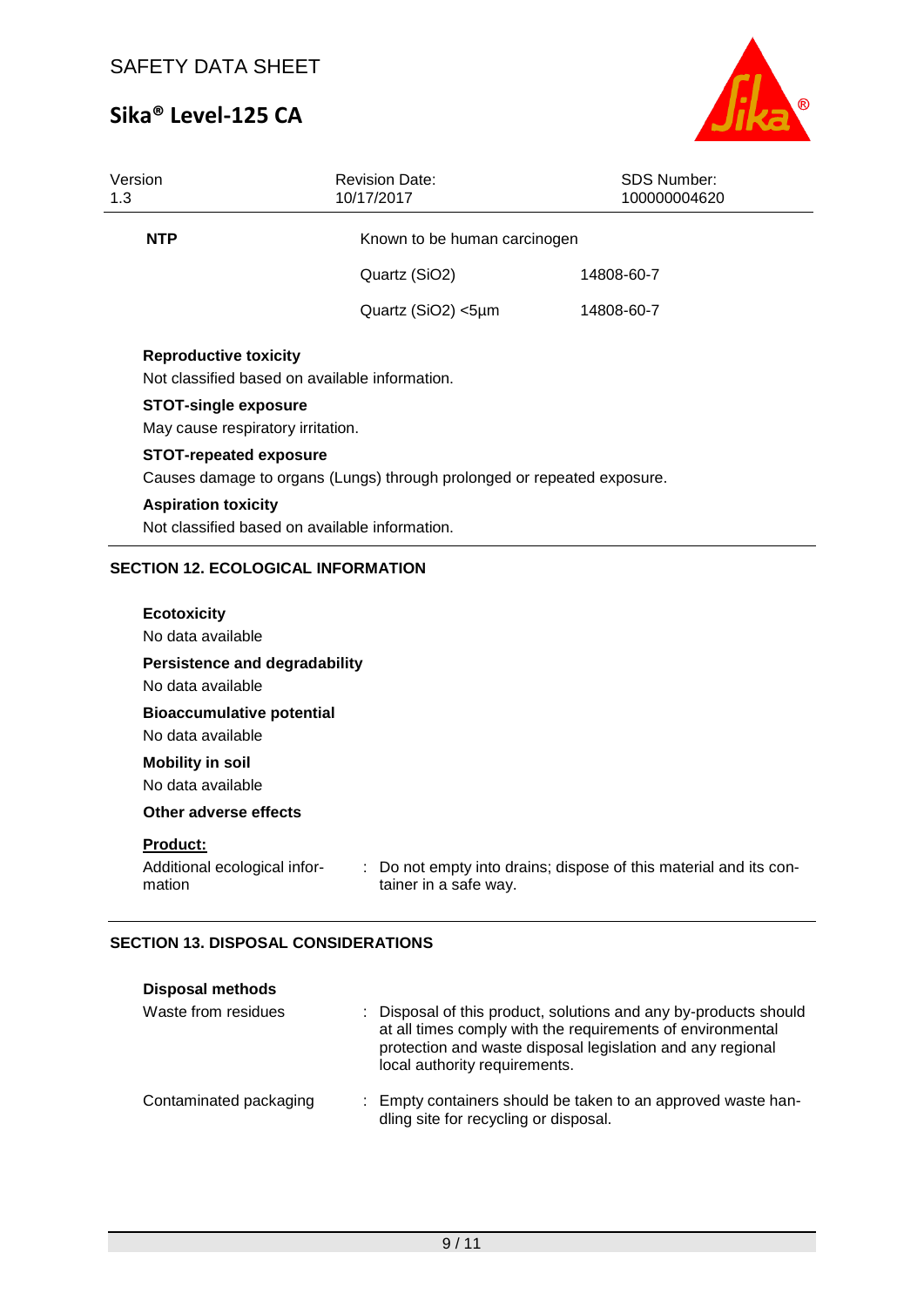## SAFETY DATA SHEET

## **Sika® Level-125 CA**



Version 1.3

Revision Date: 10/17/2017

SDS Number: 100000004620

## **SECTION 14. TRANSPORT INFORMATION**

**Domestic regulation TDG (road/train)** Not dangerous goods

**International Regulations**

**IATA-DGR** Not dangerous goods **IMDG-Code** Not dangerous goods

**Transport in bulk according to Annex II of MARPOL 73/78 and the IBC Code**

Not applicable for product as supplied.

#### **SECTION 15. REGULATORY INFORMATION**

#### **Canadian lists**

No substances are subject to a Significant New Activity Notification.

#### **SECTION 16. OTHER INFORMATION**

Revision Date : 10/17/2017 Prepared by : R & D of Sika Canada Inc.

Notice to Reader:

The information contained in this Material Safety Data Sheet applies only to the actual Sika Canada product identified and described herein. This information is not intended to address, nor does it address the use or application of the identified Sika product in combination with any other material, product or process. All of the information set forth herein is based on technical data regarding the identified product that Sika believes to be reliable as of the date hereof. Prior to each use of any Sika product, the user must always read and follow the warnings and instructions on the product's current Product Data Sheet, product label and Material Safety Data Sheet for each Sika product, which are available at web site and/or telephone number listed.

SIKA MAKES NO WARRANTIES EXPRESS OR IMPLIED AND ASSUMES NO LIABILITY ARISING FROM THIS INFORMATION OR ITS USE. SIKA SHALL NOT BE LIABLE UNDER ANY LEGAL THEORY FOR SPECIAL OR CONSEQUENTIAL DAMAGES AND SHALL NOT BE RESPONSIBLE FOR THE USE OF THIS PRODUCT IN A MANNER TO INFRINGE ON ANY PATENT OR ANY OTHER INTELLECTUAL PROPERTY RIGHTS HELD BY OTHERS.

All sales of Sika products are subject to its current terms and conditions of sale available at www.sika.ca or 514-697-2610.

#### **Full text of other abbreviations**

| ADR         | Accord européen relatif au transport international des marchandises |
|-------------|---------------------------------------------------------------------|
|             | Dangereuses par Route                                               |
| CAS         | <b>Chemical Abstracts Service</b>                                   |
| <b>DNEL</b> | Derived no-effect level                                             |
| EC50        | Half maximal effective concentration                                |